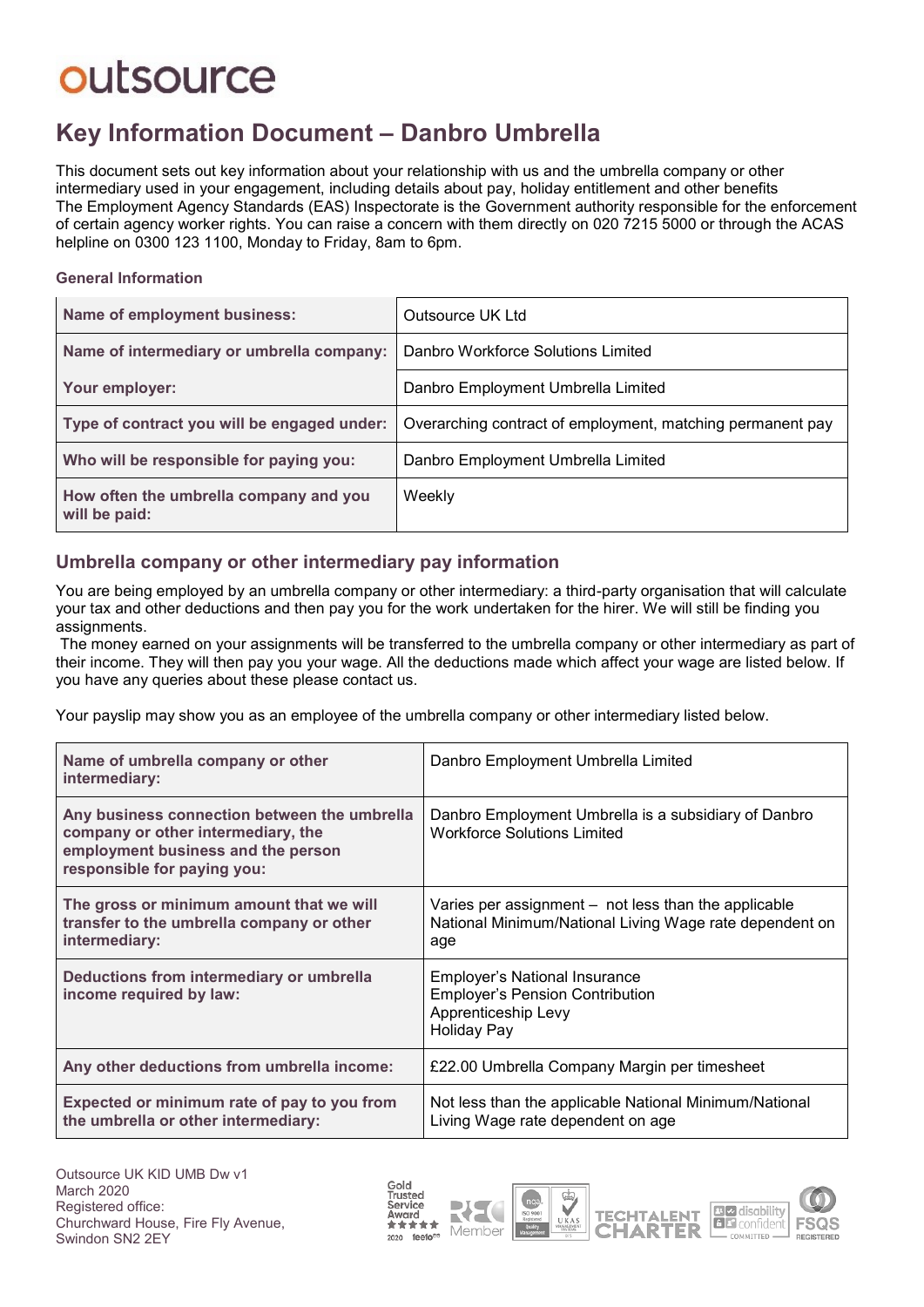# outsource

| Deductions from your wage required by law:             | <b>Employees National Insurance Contribution</b><br>Income Tax<br><b>Employee Pension Contribution</b><br>If relevant - student or postgraduate loan deductions<br>If relevant - earnings attachment orders                                                                                                                                                                                                                                       |  |
|--------------------------------------------------------|---------------------------------------------------------------------------------------------------------------------------------------------------------------------------------------------------------------------------------------------------------------------------------------------------------------------------------------------------------------------------------------------------------------------------------------------------|--|
| Any other deductions or costs taken from your<br>wage: | If chargeable expenses are processed, net pay deduction<br>of $£5$<br>If requested by the contractor we make a charge for<br>CHAPS payments, early payments or international<br>payments all as a deduction from net pay<br>Where we have provided an advance payment, or are<br>recovering an overpayment, these deductions are taken<br>from net pay                                                                                            |  |
| Any fees for goods or services:                        | <b>No</b>                                                                                                                                                                                                                                                                                                                                                                                                                                         |  |
| <b>Holiday entitlement and pay:</b>                    | Holiday Pay is calculated at statutory minimum of 28 days'<br>a year or 12.07% and paid with every payment                                                                                                                                                                                                                                                                                                                                        |  |
| <b>Additional benefits:</b>                            | Where the margin retained is £22 and/or the hourly rate of<br>pay is more than £12 we offer the contractor the option of<br>BUPA Cashplan membership for which there is no<br>additional charge.<br>Contractors are by default covered by our group insurance<br>policy with cover levels as follows subject to some<br>exclusions in certain professions or high risk industries<br>£10M employer's liability<br>£5M public & products liability |  |

### **Example pay:**

|                                                                                                                       | Umbrella or other<br>intermediary fees                                                                | <b>Worker fees</b>                                                                        |
|-----------------------------------------------------------------------------------------------------------------------|-------------------------------------------------------------------------------------------------------|-------------------------------------------------------------------------------------------|
| The gross or minimum amount that we will<br>transfer to the umbrella company or other<br>intermediary:                | £720.00 (per week)                                                                                    |                                                                                           |
| Deductions that we will make to the gross<br>amount paid to the umbrella or other<br>intermediary required by law:    | £62.32 Employers NICs<br>£14.99 Employer's pension<br>£3.09 Apprenticeship Levy<br>£66.52 Holiday Pay |                                                                                           |
| Any other deductions that we will make to the<br>gross amount paid to the umbrella or other<br>intermediary's income: | £22.00 Umbrella Company<br>Margin                                                                     |                                                                                           |
| Example rate of pay to you from the umbrella<br>or other intermediary:                                                |                                                                                                       | £551.08 Gross Pay<br>£66.52 Holiday Pay                                                   |
| Deductions from your pay required by law:                                                                             |                                                                                                       | £70.45 PAYE Income Tax<br>£54.19 Employee NICs<br>£24.98 Employee Pension<br>contribution |